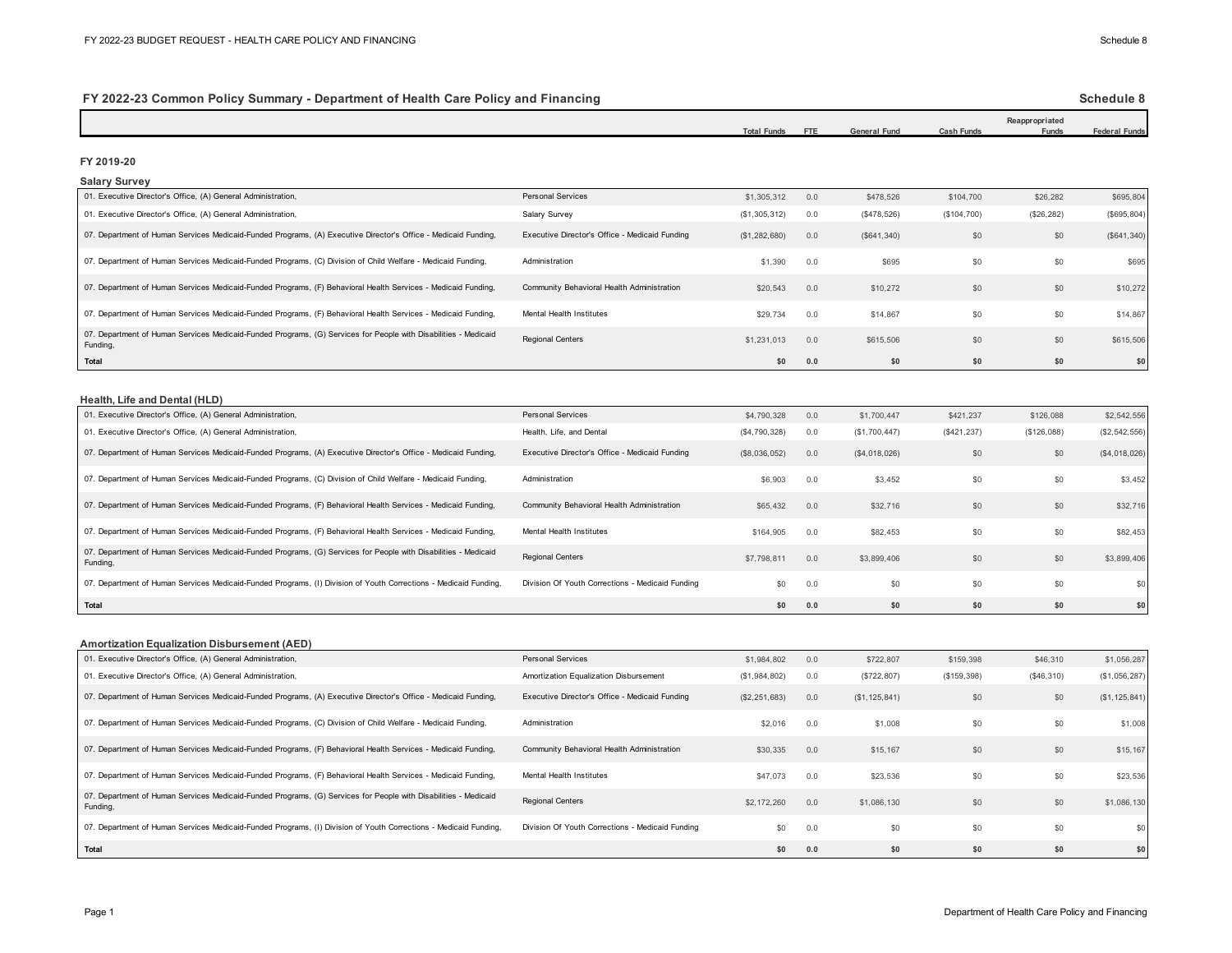|                                                                                                                             |                                                   | <b>Total Funds</b> | FTE | <b>General Fund</b> | <b>Cash Funds</b> | Reappropriated<br>Funds | <b>Federal Funds</b> |
|-----------------------------------------------------------------------------------------------------------------------------|---------------------------------------------------|--------------------|-----|---------------------|-------------------|-------------------------|----------------------|
| Supplemental Amortization Equalization Disbursement (SAED)                                                                  |                                                   |                    |     |                     |                   |                         |                      |
| 01. Executive Director's Office, (A) General Administration,                                                                | Personal Services                                 | \$1,984,802        | 0.0 | \$722,807           | \$159,398         | \$46,310                | \$1,056,287          |
| 01. Executive Director's Office, (A) General Administration,                                                                | Supplemental Amortization Equalization Disburseme | (\$1,984,802)      | 0.0 | (S722, 807)         | (\$159,398)       | (\$46,310)              | (\$1,056,287)        |
| 07. Department of Human Services Medicaid-Funded Programs, (A) Executive Director's Office - Medicaid Funding,              | Executive Director's Office - Medicaid Funding    | (\$2,251,683)      | 0.0 | (S1, 125, 841)      | \$0               | \$0                     | (S1, 125, 841)       |
| 07. Department of Human Services Medicaid-Funded Programs, (C) Division of Child Welfare - Medicaid Funding,                | Administration                                    | \$2,016            | 0.0 | \$1,008             | \$0               | \$0                     | \$1,008              |
| 07. Department of Human Services Medicaid-Funded Programs, (F) Behavioral Health Services - Medicaid Funding,               | Community Behavioral Health Administration        | \$30,335           | 0.0 | \$15,167            | \$0               | \$0                     | \$15,167             |
| 07. Department of Human Services Medicaid-Funded Programs, (F) Behavioral Health Services - Medicaid Funding,               | Mental Health Institutes                          | \$47,073           | 0.0 | \$23,536            | \$0               | \$0                     | \$23,536             |
| 07. Department of Human Services Medicaid-Funded Programs, (G) Services for People with Disabilities - Medicaid<br>Funding, | <b>Regional Centers</b>                           | \$2,172,260        | 0.0 | \$1,086,130         | \$0               | \$0                     | \$1,086,130          |
| 07. Department of Human Services Medicaid-Funded Programs, (I) Division of Youth Corrections - Medicaid Funding,            | Division Of Youth Corrections - Medicaid Funding  | \$0                | 0.0 | \$0                 | \$0               | \$0                     | \$0                  |
| Total                                                                                                                       |                                                   | \$0                | 0.0 | \$0                 | \$0               | \$0                     | \$0                  |

### **Short-term Disability (STD)**

| .<br>01. Executive Director's Office, (A) General Administration,                                                           | <b>Personal Services</b>                         | \$66,598    | 0.0 | \$24,002   | \$5,301   | \$2,206   | \$35,089   |
|-----------------------------------------------------------------------------------------------------------------------------|--------------------------------------------------|-------------|-----|------------|-----------|-----------|------------|
| 01. Executive Director's Office, (A) General Administration,                                                                | Short-term Disability                            | (\$66,598)  | 0.0 | (\$24,002) | (\$5,301) | (\$2,206) | (\$35,089) |
| 07. Department of Human Services Medicaid-Funded Programs, (A) Executive Director's Office - Medicaid Funding,              | Executive Director's Office - Medicaid Funding   | (\$60, 483) | 0.0 | (\$30,242) | \$0       | \$0       | (\$30,242) |
| 07. Department of Human Services Medicaid-Funded Programs, (C) Division of Child Welfare - Medicaid Funding,                | Administration                                   | \$61        | 0.0 | \$31       | \$0       | \$0       | \$31       |
| 07. Department of Human Services Medicaid-Funded Programs, (F) Behavioral Health Services - Medicaid Funding,               | Community Behavioral Health Administration       | \$903       | 0.0 | \$452      | \$0       | \$0       | \$452      |
| 07. Department of Human Services Medicaid-Funded Programs, (F) Behavioral Health Services - Medicaid Funding,               | Mental Health Institutes                         | \$1,300     | 0.0 | \$650      | \$0       | \$0       | \$650      |
| 07. Department of Human Services Medicaid-Funded Programs, (G) Services for People with Disabilities - Medicaid<br>Funding, | <b>Regional Centers</b>                          | \$58,219    | 0.0 | \$29,109   | \$0       | \$0       | \$29,109   |
| 07. Department of Human Services Medicaid-Funded Programs, (I) Division of Youth Corrections - Medicaid Funding,            | Division Of Youth Corrections - Medicaid Funding | \$0         | 0.0 | \$0        | \$0       | \$0       |            |
| Total                                                                                                                       |                                                  | \$0         | 0.0 | \$0        | \$0       | \$0       | \$0        |

**Shift Differential**

| 07. Department of Human Services Medicaid-Funded Programs, (A) Executive Director's Office - Medicaid Funding,              | Executive Director's Office - Medicaid Funding   | (\$1,856,408) | 0.0 | (S928, 204) | \$0 | \$0 | (\$928, 204) |
|-----------------------------------------------------------------------------------------------------------------------------|--------------------------------------------------|---------------|-----|-------------|-----|-----|--------------|
| 07. Department of Human Services Medicaid-Funded Programs, (F) Behavioral Health Services - Medicaid Funding,               | Mental Health Institutes                         | \$30,716      | 0.0 | \$15,358    | \$0 | \$0 | \$15,358     |
| 07. Department of Human Services Medicaid-Funded Programs, (G) Services for People with Disabilities - Medicaid<br>Funding, | <b>Regional Centers</b>                          | \$1,825,692   | 0.0 | \$912,846   | \$0 | \$0 | \$912,846    |
| 07. Department of Human Services Medicaid-Funded Programs, (I) Division of Youth Corrections - Medicaid Funding,            | Division Of Youth Corrections - Medicaid Funding | \$0           | 0.0 | \$0         | \$0 | \$0 |              |
| Total                                                                                                                       |                                                  | \$0           | 0.0 | \$0         | \$0 | \$0 |              |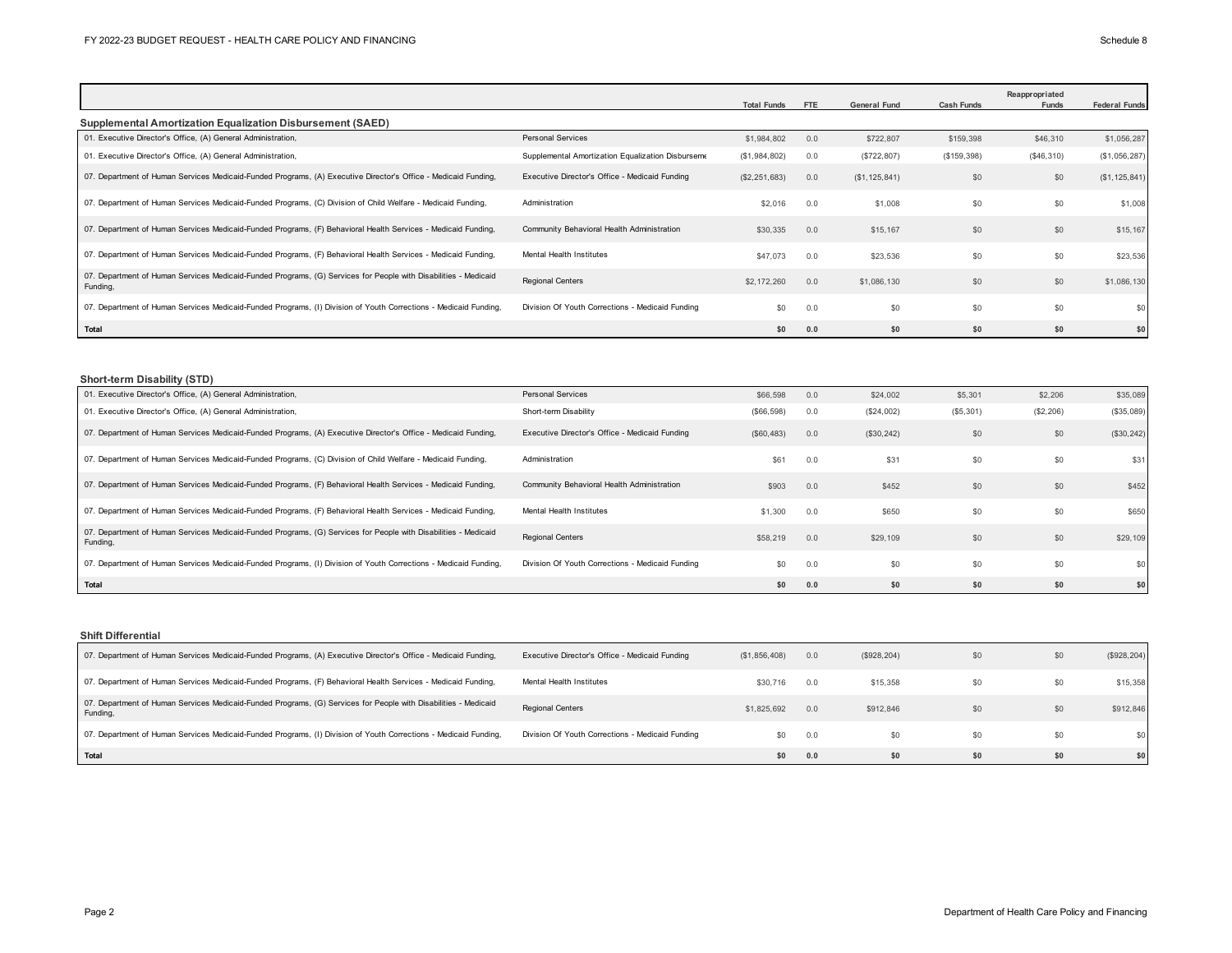|                                                                                                                             |                                                  | <b>Total Funds</b> | FTE | <b>General Fund</b> | <b>Cash Funds</b> | Reappropriated<br>Funds | <b>Federal Funds</b> |
|-----------------------------------------------------------------------------------------------------------------------------|--------------------------------------------------|--------------------|-----|---------------------|-------------------|-------------------------|----------------------|
| FY 2020-21                                                                                                                  |                                                  |                    |     |                     |                   |                         |                      |
| Health, Life and Dental (HLD)                                                                                               |                                                  |                    |     |                     |                   |                         |                      |
| 01. Executive Director's Office, (A) General Administration,                                                                | <b>Personal Services</b>                         | \$5,264,801        | 0.0 | \$1,342,322         | \$548,313         | \$138,532               | \$3,235,634          |
| 01. Executive Director's Office, (A) General Administration,                                                                | Health, Life, and Dental                         | (\$5,264,801)      | 0.0 | (\$1,342,322)       | (\$548,313)       | (\$138,532)             | (\$3,235,634)        |
| 07. Department of Human Services Medicaid-Funded Programs, (A) Executive Director's Office - Medicaid Funding,              | Executive Director's Office - Medicaid Funding   | (\$7,651,025)      | 0.0 | (S3, 825, 512)      | \$0               | \$0                     | (\$3,825,512)        |
| 07. Department of Human Services Medicaid-Funded Programs, (C) Division of Child Welfare - Medicaid Funding,                | Administration                                   | \$0                | 0.0 | \$0                 | \$0               | \$0                     | \$0                  |
| 07. Department of Human Services Medicaid-Funded Programs, (F) Behavioral Health Services - Medicaid Funding,               | Community Behavioral Health Administration       | \$0                | 0.0 | \$0                 | \$0               | \$0                     | \$0                  |
| 07. Department of Human Services Medicaid-Funded Programs, (F) Behavioral Health Services - Medicaid Funding,               | <b>Mental Health Institutes</b>                  | \$183,300          | 0.0 | \$91,650            | \$0               | \$0                     | \$91,650             |
| 07. Department of Human Services Medicaid-Funded Programs, (G) Services for People with Disabilities - Medicaid<br>Fundina. | <b>Regional Centers</b>                          | \$7,458,911        | 0.0 | \$3,729,455         | \$0               | \$0                     | \$3,729,455          |
| 07. Department of Human Services Medicaid-Funded Programs, (I) Division of Youth Corrections - Medicaid Funding,            | Division Of Youth Corrections - Medicaid Funding | \$8,813            | 0.0 | \$4,407             | \$0               | \$0                     | \$4,407              |
| <b>Total</b>                                                                                                                |                                                  | \$0                | 0.0 | \$0                 | \$0               | \$0                     | \$0                  |
| <b>Amortization Equalization Disbursement (AED)</b>                                                                         |                                                  |                    |     |                     |                   |                         |                      |
| 01. Executive Director's Office, (A) General Administration,                                                                | Personal Services                                | \$2,188,905        | 0.0 | \$810,157           | \$172,037         | \$48,635                | \$1,158,076          |
| 01. Executive Director's Office, (A) General Administration,                                                                | Amortization Equalization Disbursement           | (\$2,188,905)      | 0.0 | (\$810, 157)        | (\$172,037)       | (\$48,635)              | (\$1, 158, 076)      |
| 07. Department of Human Services Medicaid-Funded Programs, (A) Executive Director's Office - Medicaid Funding,              | Executive Director's Office - Medicaid Funding   | (\$2,808,759)      | 0.0 | (S1, 404, 379)      | \$0               | \$0                     | (\$1,404,379)        |
| 07. Department of Human Services Medicaid-Funded Programs, (C) Division of Child Welfare - Medicaid Funding,                | Administration                                   | \$0                | 0.0 | \$0                 | \$0               | \$0                     | \$0                  |
| 07. Department of Human Services Medicaid-Funded Programs, (F) Behavioral Health Services - Medicaid Funding,               | Community Behavioral Health Administration       | \$0                | 0.0 | \$0                 | \$0               | \$0                     | \$0                  |
| 07. Department of Human Services Medicaid-Funded Programs, (F) Behavioral Health Services - Medicaid Funding,               | Mental Health Institutes                         | \$69,246           | 0.0 | \$34,623            | \$0               | \$0                     | \$34,623             |
| 07. Department of Human Services Medicaid-Funded Programs, (G) Services for People with Disabilities - Medicaid<br>Funding, | <b>Regional Centers</b>                          | \$2,736,220        | 0.0 | \$1,368,110         | \$0               | \$0                     | \$1,368,110          |
| 07. Department of Human Services Medicaid-Funded Programs, (I) Division of Youth Corrections - Medicaid Funding,            | Division Of Youth Corrections - Medicaid Funding | \$3,293            | 0.0 | \$1,646             | \$0               | \$0                     | \$1,646              |
| Total                                                                                                                       |                                                  | \$0                | 0.0 | \$0                 | \$0               | \$0                     | \$0                  |

### **Supplemental Amortization Equalization Disbursement (SAED)**

| 01. Executive Director's Office, (A) General Administration,                                                                | <b>Personal Services</b>                          | \$2,188,905   | 0.0 | \$810,157      | \$172,037   | \$48,635   | \$1,158,076    |
|-----------------------------------------------------------------------------------------------------------------------------|---------------------------------------------------|---------------|-----|----------------|-------------|------------|----------------|
| 01. Executive Director's Office, (A) General Administration,                                                                | Supplemental Amortization Equalization Disburseme | (\$2,188,905) | 0.0 | (S810, 157)    | (\$172,037) | (S48, 635) | (\$1,158,076)  |
| 07. Department of Human Services Medicaid-Funded Programs, (A) Executive Director's Office - Medicaid Funding,              | Executive Director's Office - Medicaid Funding    | (\$2,809,521) | 0.0 | (S1, 404, 760) | \$0         | \$0        | (S1, 404, 760) |
| 07. Department of Human Services Medicaid-Funded Programs, (C) Division of Child Welfare - Medicaid Funding,                | Administration                                    | \$0           | 0.0 | \$0            | \$0         | \$0        |                |
| 07. Department of Human Services Medicaid-Funded Programs, (F) Behavioral Health Services - Medicaid Funding,               | Community Behavioral Health Administration        | \$0           | 0.0 | \$0            | \$0         | \$0        | \$0            |
| 07. Department of Human Services Medicaid-Funded Programs, (F) Behavioral Health Services - Medicaid Funding,               | Mental Health Institutes                          | \$69,314      | 0.0 | \$34,657       | \$0         | \$0        | \$34,657       |
| 07. Department of Human Services Medicaid-Funded Programs, (G) Services for People with Disabilities - Medicaid<br>Funding, | <b>Regional Centers</b>                           | \$2,736,913   | 0.0 | \$1,368,456    | \$0         | \$0        | \$1,368,456    |
| 07. Department of Human Services Medicaid-Funded Programs, (I) Division of Youth Corrections - Medicaid Funding,            | Division Of Youth Corrections - Medicaid Funding  | \$3,294       | 0.0 | \$1,647        | \$0         | \$0        | \$1,647        |
| Total                                                                                                                       |                                                   | \$0           | 0.0 | \$0            | \$0         | \$0        | \$0            |